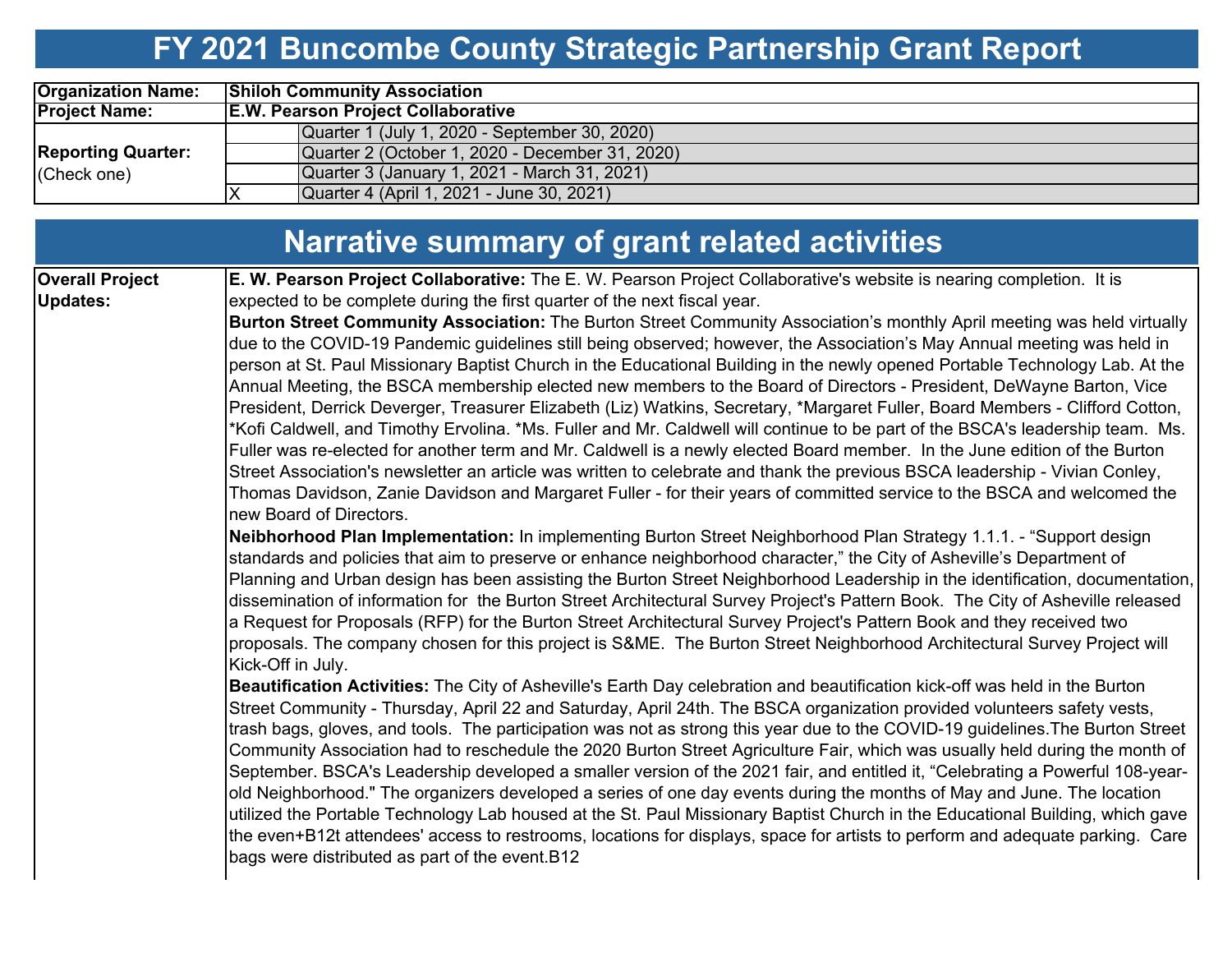### **Asheville I-26 Project Outreach – I-2513 I-26**

Brenda Mills, City of Asheville's Neighborhood and Community Engagement Manager, assisted the Burton Street Working Group with opening communication with Whitney McFadden who is the Title VI Officer for the Office of Civil Rights at North Carolina Department of Transportation. The Burton Street Working Group wanted to have a virtual training session to inform minority business owners of opportunities available for subcontractors under the I-26 Connector project, and to provide information on the NCDOT's Certification guidelines requirements

**East End Valley Street Neighborhood Association:** The East End Valley Street Neighborhood Association's leadership partnered with the Rosa Walker Advancement Initiative to support students from the community being able to participate in various other community summer programs. Working in collaboration with the City of Asheville, the Association worked to have a historical marker installed in the Martin Luther King, Jr. Park was installed June 2. The marker is prominently located under the main shelter in the park, facing out across the green in front of the statue of Dr. Martin Luther King, Jr. It was installed in time for the Juneteenth celebration that was hosted in the park.

**National Recreation and Parks Association Funding for a Nutrition Hub:** Additionally, the President of the EEVSNA, Renee White, participated in filmed interview with representatives from the National Recreation and Parks Association. The purpose of the interview was to discuss the \$80,000 grant the City of Asheville was provided by their organization for the "development of a community nutrition hub at the Stephens-Lee Community Center." Ms. White has been working with the staff of the Stephens-Lee Community Center on the implementation of the nutrition hub.

**Dr. George Washington Carver Edible Park:** Bountiful Cities along with volunteers from EEVSNA area placed signage around the Dr. George Washington Carver Edible Park so that park attendees can learn about the plants that are growing within the park.

**Food Policy Action Plan:** The leadership of EEVSNA is actively working with staff from Bountiful Cities and the City of Asheville's Office of Sustainability to create a neighborhood based food access and resiliency plan to be included in the City of Asheville Food Policy Action Plan that is being developed. The plan will focus on the City of Asheville's goal of providing, "Access to healthy, nutritious food and [developing ways] to cultivate, harvest, process, sell, share and trade food [that will] contribute to a thriving and resilient city environment."\*Source: www.ashevillenc.gov

**Project Lighten Up Virtual Learning Academy and After School Program of Excellence:** Project Lighten Up Virtual Learning Academy and After School Program of Excellence provided virtual academic support to the families of 35 youth in grades ranging from Kindergarten to eighth grades. To improve the quality of instructions being provided during by the staff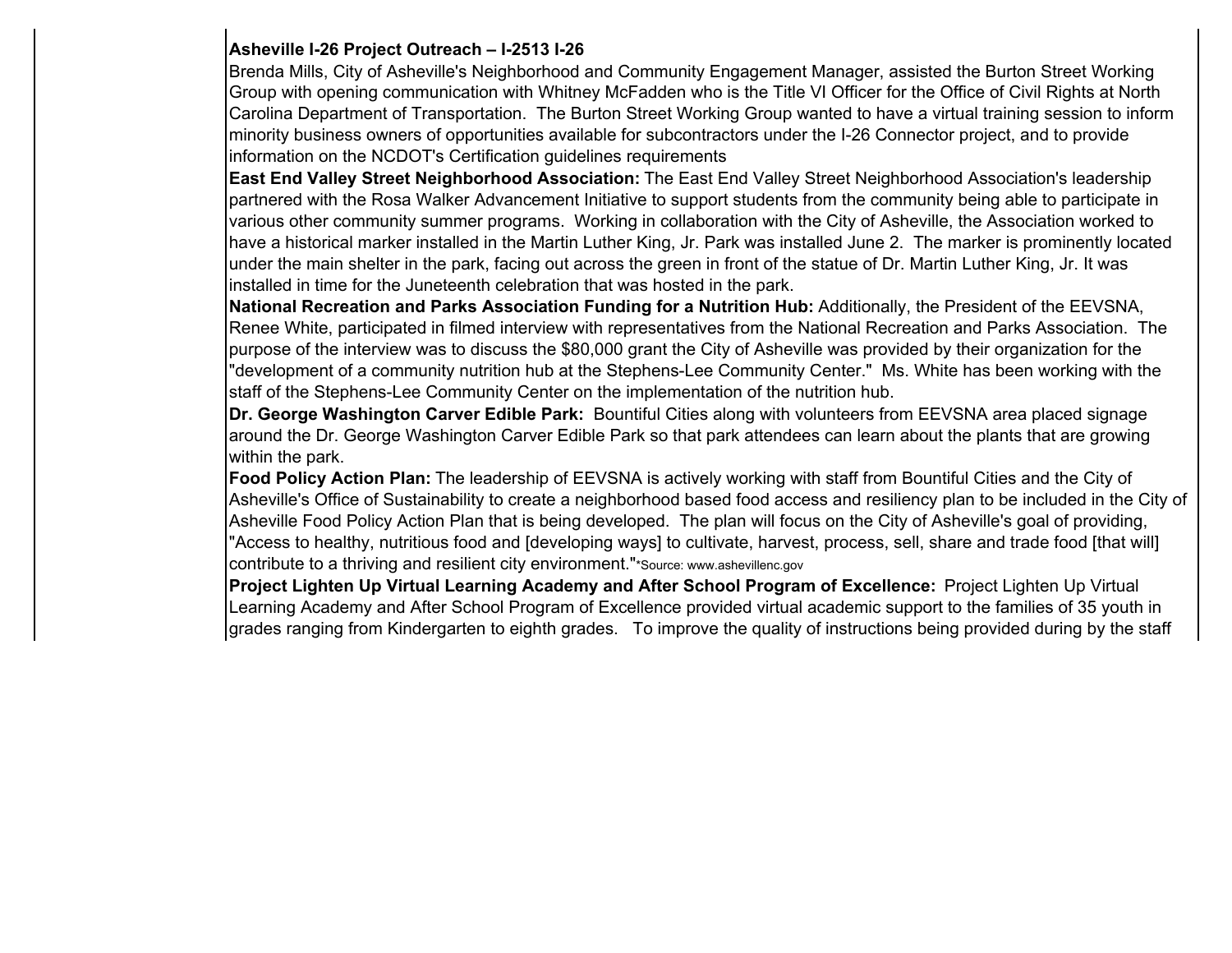and volunteers, each participant had an individual educational programs/instructions (IEP) created to assist with the one-onone tutoring. The majority of the IEPs focused on providing additional reading and math support. One of the additional benefits of the Virtual Learning Academy for the participants is how the staff was able to address behavioral issues. Students with disciplinary problems in school brought their problems with them to the Virtual Learning Academy. The staff had more flexibility at the Virtual Learning Academy because the staff had more options to creatively solve discipline problems. The staff employed unconventional solutions to behavioral issues. The creative options include playing the drums, going outside to play, spending time in the recreation room, quietly reading, or working one on one with a tutor. The staff found that when students were agitated with a lesson or initially did not understand or comprehend the material, the staff knew that the students needed to remove themselves from the lesson to reduce their frustration. This allowed the staff and tutors to work with students withoutthe barriers of children's tempers or their unwillingness to learn. Prior to the end of the school year, the staff hosted a parent meeting to discuss the program. The leadership of Project Lighten Up invited representatives from the newly created charter school, Asheville PEAK Academy, to the meeting. "Asheville P.E.A.K. Academy is a tuition-free public charter school. At P.E.A.K. we strive to close the achievement gap through personalized instruction and character education to ensure youth from all demographics and backgrounds receive a quality educational experience that will allow them to achieve success in their academics and in life."

#### **Project Lighten Up's Summer Learning Academy:**

The Board of Directors and staff of Project Lighten Up renamed the summer program from a Summer Day Camp to a Summer Learning Academy to more accurately reflect the program's holistic changes. The Project Lighten Up's Summer Learning Academy refocused purpose and mission provides a dynamic triangle of services for the students. The triangle of services include - academic support, Science Technology Engineering and Math focused enrichment and learning activities, and restorative and stimulating field trips. The newly revised program was redeveloped using information from brief qualitative interviews that the staff conducted with parents. The staff was able to successfully garner information from parents on a consistent basis by asking only two to three questions from the parents during their conversations when they were either brought their child to the site or picked their child up from the site, which allowed the parents to give real-time feedback on their child's needs and progress. Additionally, the staff also garnered information from the participants and teachers. The staff served as academic advocates for students who had challenges conveying their academic problems to their teachers or on behalf of teachers who were not successfully communicating with the participants' parents. The staff assisted in clarifying instructions and expectations. This process afforded the staff the opportunity to learn about the various barriers that students, parents and teachers were ex periencin g with the virtual learnin g environment.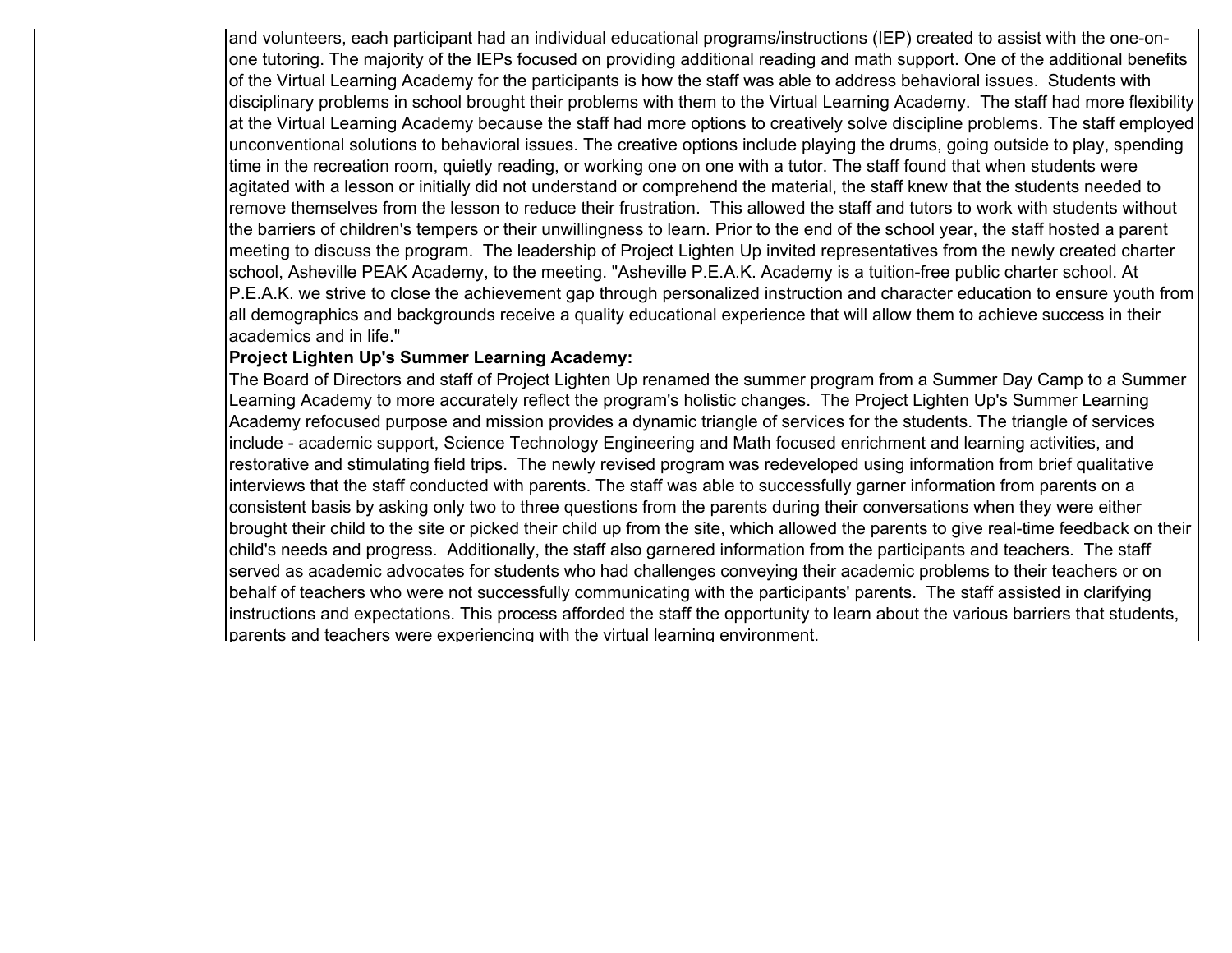### **Shiloh Community Association:**

p p g g

On April 7, a Health Care Class and Zumba was hosted for residents by the SCA with Phoebe and Kathey Avery. On May 19, SCA hosted a Health Care Class for residents per conference call with Kathey Avery. On May 20, the Association attended an A. C. Reynolds Middle School Resource Team meeting. On June 10, SCA hosted a Shiloh Community Engagement Program meeting with Dr. Ameena Batada.

### **Resource Center Development:**

Lauralee Petritz and Norma Baynes met with Mr. Clay Mooney of Design Associates: Landscape Architects & Land Planners at his office on May 25.

### **Food Distribution:**

On June 19, Shiloh Community Garden hosted a Free Farmers Market, which provided free fresh produce, herbal medicine, plant starts, and other healthy resources to approximately 57 community members. The community garden also began doing produce deliveries to houses near the garden on foot, a project that has not happened since the beginning of the Covid Pandemic.

**Sustainability Efforts:**On April 8, Lauralee Petritz and Norma Baynes submitted the Buncombe County Community Recreation Grant application for \$6,000. SCA received \$604.96 from PayPal on June 11, 2021. On June 15, SCA Garden Team received notice that SCA was provided a \$5,000 Tipping Point Grant for the Shiloh Community Garden, which will be used to build a small greenhouse and to pay for herbal medicine resources for neighborhood residents. On June 24, SCA was awarded a 2022 Community Recreation Grant Award of \$6,000.00 for "Pizza Oven Experience with Legacy Mural" in order to restore the pizza oven in the Shiloh Community Garden cooking area, and to create a mural to beautify the garden shed. **Garden Activity:**We had a second, monthly visit from a group of UNCA students and employees from the Key Center who assisted with maintenance of the Shiloh Legacy Art Trail by weeding and mulching. On May 8, Shiloh Community Garden hosted a juice making party, where volunteers made fresh fruit juice with apples, ginger, pineapple, strawberries, carrots and mint. On May 22, SCG member Lydia brought home-made samosas and chai for everyone working at the garden. On June 5, SCG member Shaniqua Simuel hosted a strawberry chocolate chip pancake party in celebration of strawberry season for volunteers, residents, and youth stipend program participants. On the evening of Wednesday June 23, the Shiloh Community Garden hosted a tool repair workshop facilitated by Bountiful Cities and Max Mandler of Liberation Tools. Max brought equipment to the garden for repairing hand-held garden tools, such as garden hoes, shovels, shears, trowels, clippers, and more. SCG members learned about fixing tools and the importance of repairing tools instead of throwing them away.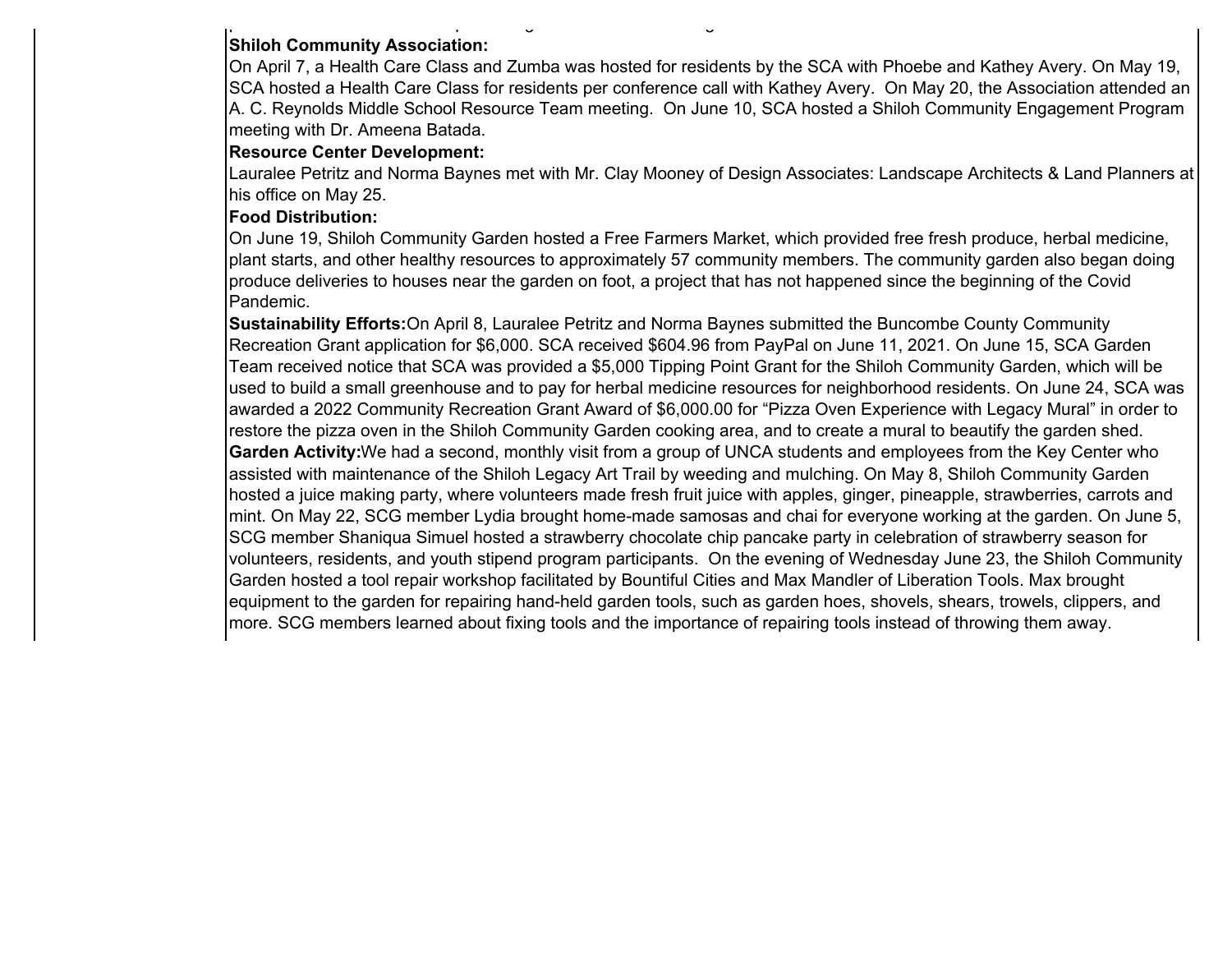| COVID-19 impacts:                                                   | E. W. Pearson Project Collaborative: Members of the Collaborative began planning a COVID-19 Equity event that will be<br>held in August.                                                                                                                                                                                                                                                                                                                                                                                                                                                                                                                                                                                                                                                                                                                                                                                                                                                                                                                                                                                                                                                                                                                                     |
|---------------------------------------------------------------------|------------------------------------------------------------------------------------------------------------------------------------------------------------------------------------------------------------------------------------------------------------------------------------------------------------------------------------------------------------------------------------------------------------------------------------------------------------------------------------------------------------------------------------------------------------------------------------------------------------------------------------------------------------------------------------------------------------------------------------------------------------------------------------------------------------------------------------------------------------------------------------------------------------------------------------------------------------------------------------------------------------------------------------------------------------------------------------------------------------------------------------------------------------------------------------------------------------------------------------------------------------------------------|
|                                                                     | East End Valley Street Neighborhood Association: The East End Valley Street Neighborhood Association's Marketing and<br>Notifications volunteer promoted various Stephens Lee Center activities that provided opportunities to reduce food insecurity<br>and family friendly recreational activities. She also provided information about maintenance improvements to Memorial<br>Stadium, street renaming surveys, and reduced-cost solar services to increase the number of residents who participated in the<br>activities.                                                                                                                                                                                                                                                                                                                                                                                                                                                                                                                                                                                                                                                                                                                                               |
|                                                                     | Shiloh Community Association: SCA hosted two Shiloh neighborhood planning meetings that focused on Emergency Food<br>Preparedness in collaboration with staff from the City of Asheville and Buncombe County. SCA members attended a Food<br>Reparation Recommendations Committee meeting on June 1. On June 17, SCA members attended a Zoom meeting hosted<br>by Buncombe County that focused on the Recovery Funding that was being offered.                                                                                                                                                                                                                                                                                                                                                                                                                                                                                                                                                                                                                                                                                                                                                                                                                               |
| <b>Activities related to</b><br>increasing equity,<br>diversity and | E. W. Pearson Project Collaborative: Members of the Collaborative have been planning a COVID-19 Equity event, which will<br>be held in August.                                                                                                                                                                                                                                                                                                                                                                                                                                                                                                                                                                                                                                                                                                                                                                                                                                                                                                                                                                                                                                                                                                                               |
| inclusion:                                                          | Burton Street Community Association - The BSCA utilized the services of a local minority owned business to complete<br>several beautification projects. The business owner is also a resident of the Burton Street community. The association is<br>committed to financially reinvesting into minority owned businesses that are located within BSCA's area.                                                                                                                                                                                                                                                                                                                                                                                                                                                                                                                                                                                                                                                                                                                                                                                                                                                                                                                 |
|                                                                     | East End Valley Street Neighborhood Association - To increase the number of residents who attend the City of Asheville's<br>community reparations for Black Asheville meetings, the East End Valley Street Neighborhood Association's Marketing and<br>Notifications volunteer sent emails to the residents providing information on the dates and times of each of the meetings.                                                                                                                                                                                                                                                                                                                                                                                                                                                                                                                                                                                                                                                                                                                                                                                                                                                                                            |
|                                                                     | Shiloh Community Association: During the fourth quarter of the fiscal year, representatives from SCA attended various<br>meetings focused on equity, diversity or inclusion: Representatives from SCA attended three Zoom meetings focused on the<br>Community, City, and County Anti-Displacement. On April 18 and May 16, SCA members attended Coming to the Table Virtual<br>Zoom meeting. On April 21 SCA members took part in the Racial Equity Plan Stakeholder-community meeting with Buncombe<br>County. On April 22, SCA members were present for a Zoom Meeting put on by the YWCA-USA addressing Racism as a<br>Public Health Crisis. On April 21, April 28, and May 4, SCA members participated in a three part Zoom meeting called, "The<br>Spiral Transform Change Liberty Approach Racial Equity" to give input. April 30, May 26 and June 21, SCA members<br>participated in the discussion on a Zoom meetings for the Food Reparation Recommendations committee. On May 26, SCA<br>members attended the Village Roundtable Presentation on the Reparations Black AVL Demands 30/60/90 Day Plan. On June<br>10, SCA members attended the Reparation Sharing and Truth Telling Series Meeting at the Thomas Wolfe Auditorium and<br>Harrah's Cherokee Center. |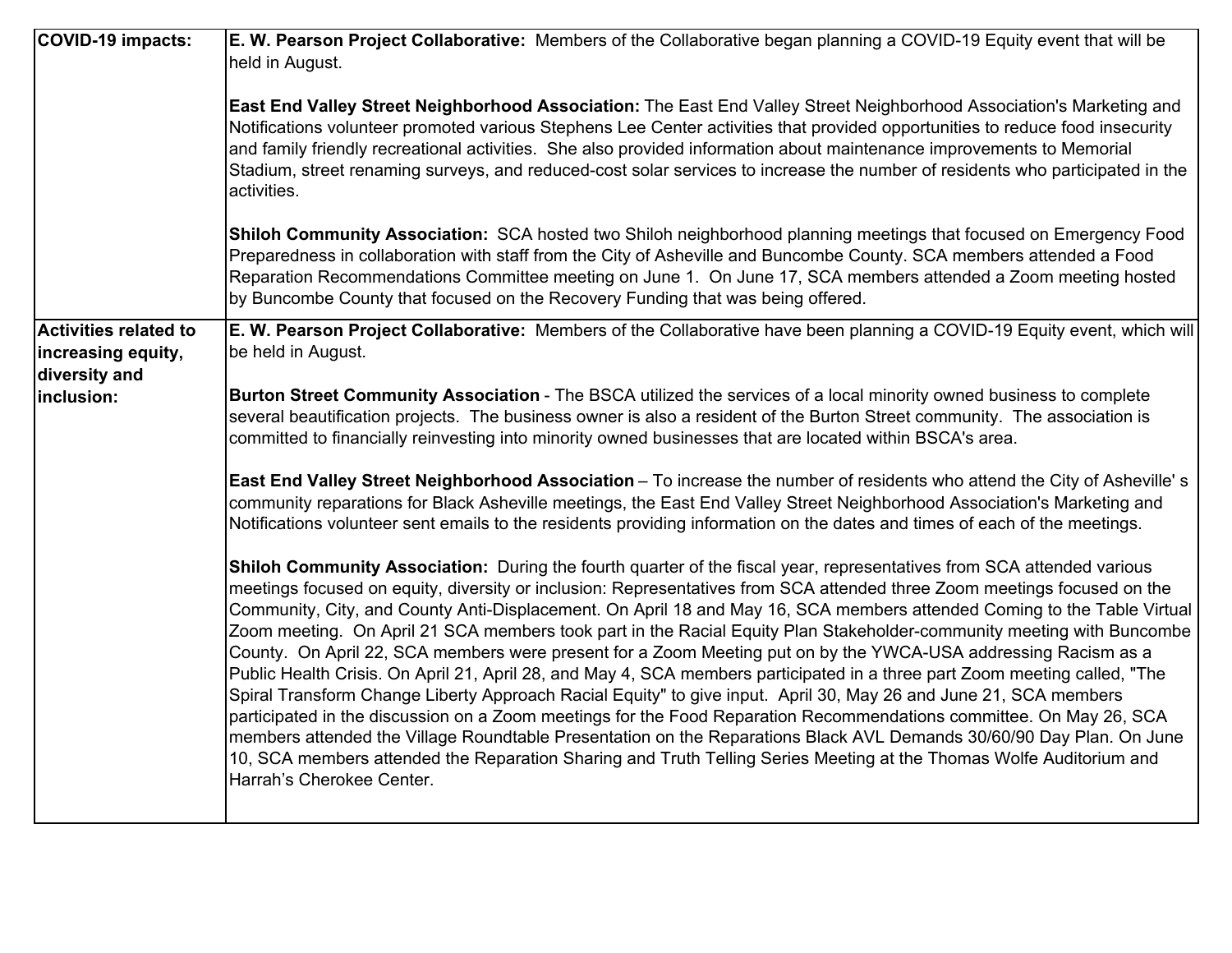| <b>Activities related to</b><br>increasing operational<br>excellence:     | Project Lighten Up: As part of Project Lighten Up's effort to become more financially resilient and sustainable, one of the board<br>member's attended a National Grant Writers' class, and the board member is now helping Project Lighten Up's staff to write<br>grants. Also another board member completed the recertification process for the Serve-Safe Protocols, and that board member<br>volunteers to oversee the food distribution and inspections for Project Lighten Up.                                                                                                                                                                                                                                                                                                                                                                                                          |
|---------------------------------------------------------------------------|------------------------------------------------------------------------------------------------------------------------------------------------------------------------------------------------------------------------------------------------------------------------------------------------------------------------------------------------------------------------------------------------------------------------------------------------------------------------------------------------------------------------------------------------------------------------------------------------------------------------------------------------------------------------------------------------------------------------------------------------------------------------------------------------------------------------------------------------------------------------------------------------|
|                                                                           | Shiloh Community Association: On May 3, SCA members participated in a WNC Communities Focus Group via Zoom<br>meeting. On May 17, SCA members attended a WNCC Honors Award orientation virtual Zoom meeting. On June 24, SCA<br>members attended a virtual Zoom meeting with Western North Carolina Communities with Terri Wells. In April, SCA started a<br>new Instagram account for the Shiloh Community Garden as a new means of communicating events such as the Free<br>Farmers' Market, and to connect with other garden sites in the Asheville area. SCA recruited a new Shiloh Community Garden<br>Crew Member, Shaniqua Simuel, who will be taking on the role of Community Health Engagement Coordinator. Shaniqua's<br>grandfather, Moses Simuel, was the president of the SCA for many years and was one of the original caretakers of the Shiloh<br>Community Garden's property. |
| <b>Meetings supporting</b><br>the Collaborative's<br>members' activities: | E. W. Pearson Project Collaborative: Each of the Collaborative member organizations attended and participated in three<br>E.W. Pearson Project Collaborative Zoom meetings this quarter.                                                                                                                                                                                                                                                                                                                                                                                                                                                                                                                                                                                                                                                                                                       |
|                                                                           | <b>East End Valley Street Neighborhood Association:</b> The leadership of the Association hosted three community meetings,<br>two community work days, and two garden meetings during the fourth quarter.                                                                                                                                                                                                                                                                                                                                                                                                                                                                                                                                                                                                                                                                                      |
|                                                                           | <b>Project Lighten Up</b> : Project Lighten Up's Board of Directors were able to meet once during the quarter.                                                                                                                                                                                                                                                                                                                                                                                                                                                                                                                                                                                                                                                                                                                                                                                 |
|                                                                           | Shiloh Community Association: During the fourth quarter, the SCA hosted three Executive Board meetings. On April 21,<br>May 19th and June 16th SCA Members attended Legacy Neighborhoods Coalition's Zoom meetings. On April 22, May 27 and<br>June 24, SCA members took part in Zoom meetings with the Coalition of Asheville Neighborhoods Board. On May 10, the<br>SCA met with the Asheville Buncombe County Land Trust Board via a virtual Zoom meeting. On June 7, Shiloh Community<br>Association hosted a monthly meeting at the Linwood Shiloh Community Center.                                                                                                                                                                                                                                                                                                                      |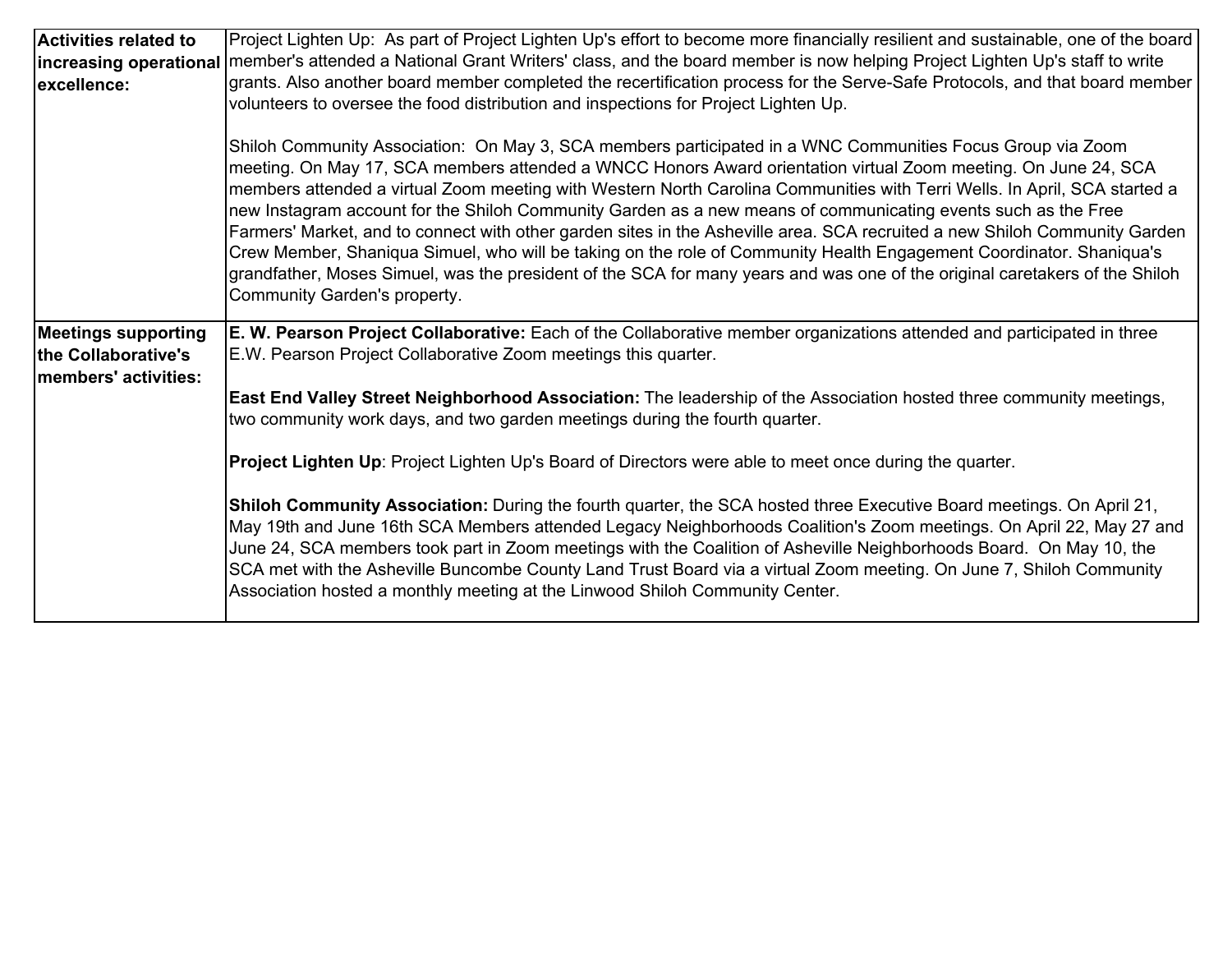### **FY2021 Buncombe County Strategic Partnership Grant Report**

| <b>Organization Name:</b> |    | <b>Shiloh Community Association</b>             |  |  |  |  |  |  |  |
|---------------------------|----|-------------------------------------------------|--|--|--|--|--|--|--|
| <b>Project Name:</b>      |    | <b>E.W. Pearson Project Collaborative</b>       |  |  |  |  |  |  |  |
|                           |    | Quarter 1 (July 1, 2020 - September 30, 2020)   |  |  |  |  |  |  |  |
| <b>Reporting Quarter:</b> | 10 | Quarter 2 (October 1, 2020 - December 31, 2020) |  |  |  |  |  |  |  |
| (Check one)               |    | Quarter 3 (January 1, 2021 - March 31, 2021)    |  |  |  |  |  |  |  |
|                           |    | Quarter 4 (April 1, 2021 - June 30, 2021)       |  |  |  |  |  |  |  |

### **Progress toward annual goals**

|                                                                        | <b>Actual Results (Enter Data)</b><br>Please only include new data for the specific quarter |           |           |           |           |                 |  |  |  |  |  |  |
|------------------------------------------------------------------------|---------------------------------------------------------------------------------------------|-----------|-----------|-----------|-----------|-----------------|--|--|--|--|--|--|
| <b>Measure</b>                                                         | <b>Annual Goal</b>                                                                          | Quarter 1 | Quarter 2 | Quarter 3 | Quarter 4 | <b>Progress</b> |  |  |  |  |  |  |
| # of combined community events                                         | 20                                                                                          |           | 28        | 14        | 14        | 64              |  |  |  |  |  |  |
| # of individual volunteers                                             | 1000                                                                                        | 388       | 315       | 359       | 468       | 1530            |  |  |  |  |  |  |
| # of combined youth participation in school<br>and enrichment programs | 76<br>185<br>98<br>73<br>93                                                                 |           |           |           |           |                 |  |  |  |  |  |  |

#### **Comments:**

During the Collaborative members in person events and activities, volunteers and staff members practiced the three W's - they wore masks, washed their hands, and worked six feet apart.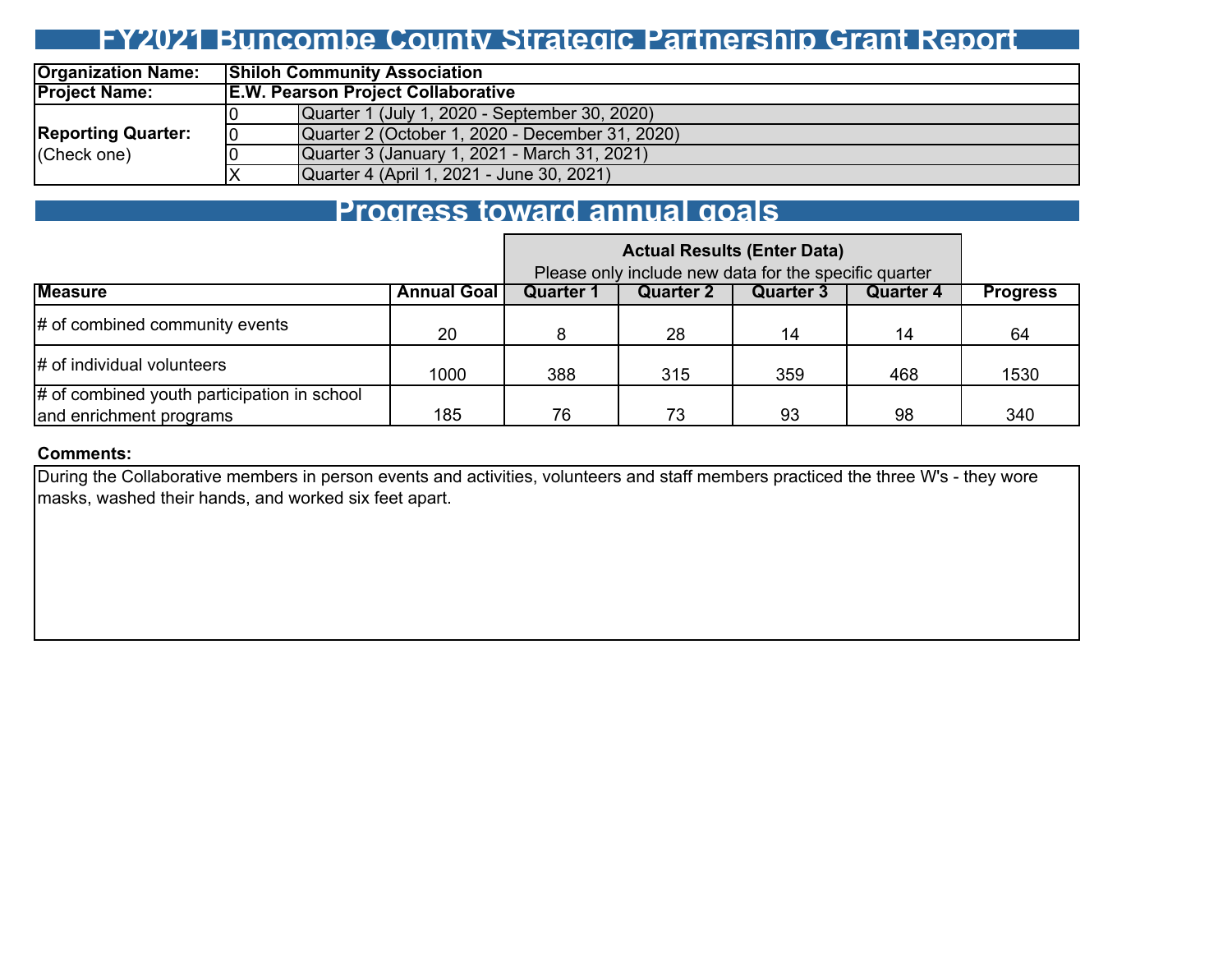## **FY2021 Buncombe County Strategic Partnership Grant Report**

| <b>Organization Name:</b> | <b>Shiloh Community Association</b>             |  |  |  |  |  |  |  |  |  |
|---------------------------|-------------------------------------------------|--|--|--|--|--|--|--|--|--|
| <b>Project Name:</b>      | <b>E.W. Pearson Project Collaborative</b>       |  |  |  |  |  |  |  |  |  |
|                           | Quarter 1 (July 1, 2020 - September 30, 2020)   |  |  |  |  |  |  |  |  |  |
| <b>Reporting Quarter:</b> | Quarter 2 (October 1, 2020 - December 31, 2020) |  |  |  |  |  |  |  |  |  |
| (Check one)               | Quarter 3 (January 1, 2021 - March 31, 2021)    |  |  |  |  |  |  |  |  |  |
|                           | Quarter 4 (April 1, 2021 - June 30, 2021)<br>ıΧ |  |  |  |  |  |  |  |  |  |

## **Report of use of funds to date and any budget considerations**

| <b>General Pearson Project Expenses</b> |                 |  |            |           |            |           |                          |
|-----------------------------------------|-----------------|--|------------|-----------|------------|-----------|--------------------------|
| <b>Spending Category</b>                | <b>Starting</b> |  | Quarter    | Quarter 2 | Quarter 3  | Quarter 4 | Amount                   |
| <b>Staff</b>                            | 20,500          |  | 5,125      | 6,190     | $6,129$ \$ | 3,056     |                          |
| Professional Services                   | 16,001          |  | <b>220</b> | 4,541     | $3,000$ \$ | 8,240     | $\sim$                   |
| Subtotal for general expenses           | 36,501          |  | 5,345      | 10,731    | 9,129      | 11,296    | $\overline{\phantom{0}}$ |
|                                         |                 |  |            |           |            |           |                          |

| <b>Shiloh Community Association</b>   |    |                 |     |                  |    |                  |                  |                  |        |               |  |
|---------------------------------------|----|-----------------|-----|------------------|----|------------------|------------------|------------------|--------|---------------|--|
| <b>Spending Category</b>              |    | <b>Starting</b> |     | <b>Quarter 1</b> |    | <b>Quarter 2</b> | <b>Quarter 3</b> | <b>Quarter 4</b> |        | <b>Amount</b> |  |
| <b>Garden Program Coordination</b>    | \$ | 15,000          |     | 4,500            |    | 4,500            | 4,500            |                  | 1,500  |               |  |
| Land Development & Planning           | \$ | 10,000          | D   | 1,794            |    | 2,189            |                  |                  | 6,017  |               |  |
| Events                                |    | 3,000           |     |                  |    |                  | 961              |                  | 2,904  | \$            |  |
| <b>Youth Stipends</b>                 |    | 2,000           |     | 500              |    | 872              | $400 \text{ s}$  |                  | 228    |               |  |
| Youth Stipends Match                  |    | ,500            |     | 375              |    | $\overline{375}$ | $375$ \$         |                  | 375    | \$            |  |
| Communications (Newsletter, all call) | \$ | .333            | \$. | 165              | \$ | 165              | 165              |                  | 838    |               |  |
| <b>Subtotal for Shiloh</b>            | S  | 32,833          |     | 7,334            |    | 8,101            | 5,536            |                  | 11,862 | 5             |  |

| <b>Burton Street Neighborhood Association</b> |    |                 |  |                  |                  |                   |                  |       |                  |       |        |  |
|-----------------------------------------------|----|-----------------|--|------------------|------------------|-------------------|------------------|-------|------------------|-------|--------|--|
| <b>Spending Category</b>                      |    | <b>Starting</b> |  | <b>Quarter 1</b> | <b>Quarter 2</b> |                   | <b>Quarter 3</b> |       | <b>Quarter 4</b> |       | Amount |  |
| <b>Website Development</b>                    |    | 800             |  |                  |                  |                   |                  |       |                  | 800   |        |  |
| Advertising                                   | Φ  | 500             |  |                  |                  |                   |                  | 150   |                  | 350   | \$     |  |
| Newsletter                                    | \$ | 700             |  | 110              |                  | 220               |                  |       |                  | 370   | \$     |  |
| <b>Admin Support</b>                          | S  | 5,000           |  | 241              |                  | $\sqrt{2,800}$ \$ |                  | 579   |                  | 1,380 | \$     |  |
| Community Engagement                          | Φ  | 3,000           |  |                  |                  |                   |                  |       |                  | 3,000 | \$     |  |
| Agriculture Fair/Other events                 | \$ | 7,000           |  |                  |                  |                   |                  |       |                  | 7,000 |        |  |
| <b>Community Murals</b>                       | \$ | 3,000           |  |                  |                  |                   |                  |       |                  | 3,000 | \$     |  |
| Neighborhood Beautification                   | \$ | 3,000           |  |                  |                  |                   |                  |       |                  | 3,000 |        |  |
| <b>Technology Lab</b>                         | \$ | 3,833           |  |                  |                  | $1,740$ \$        |                  | 1,050 |                  | 1,043 | -S     |  |